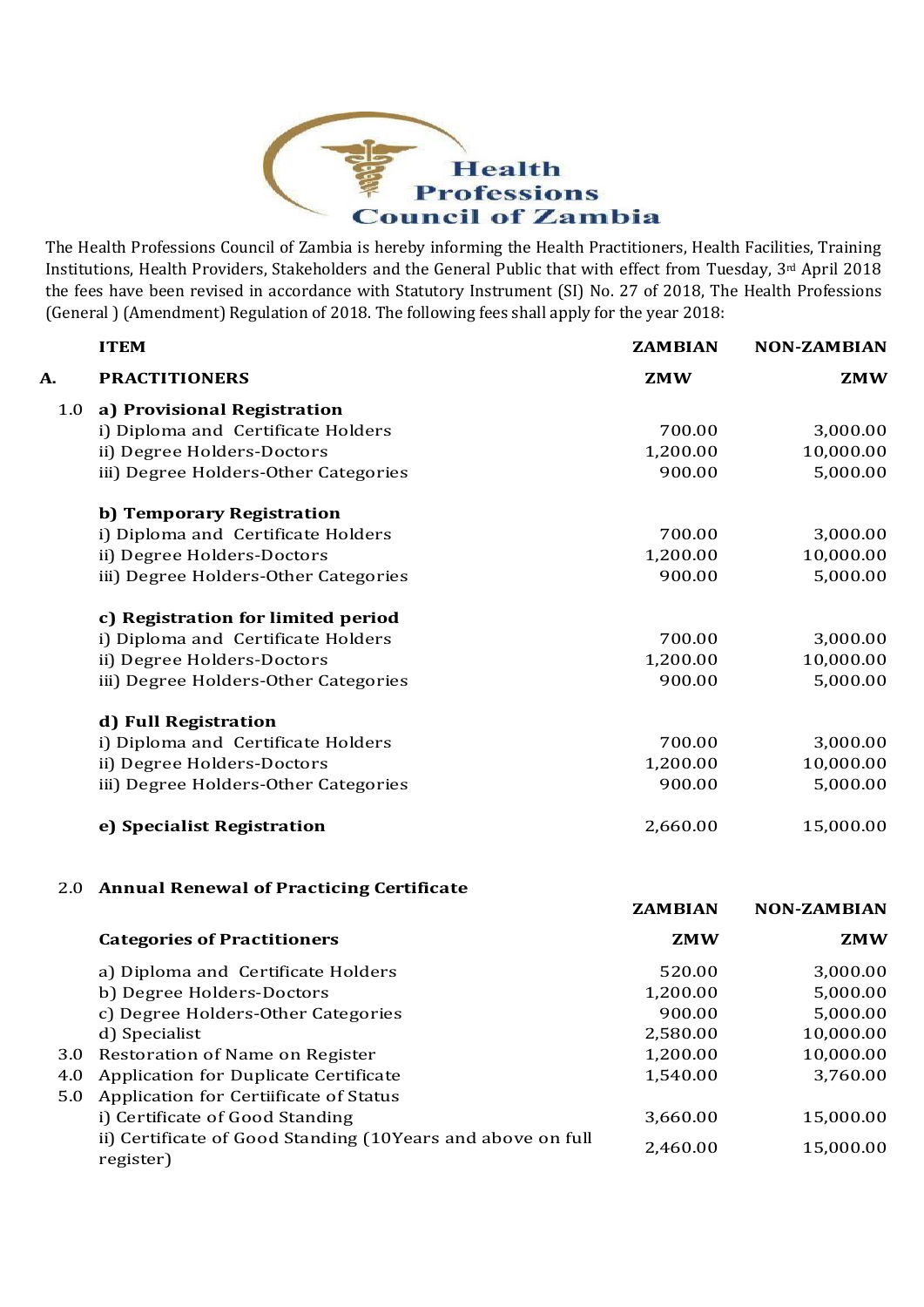#### **B. HEALTH FACILITIES**

### 1.0 **Application Fees-***All Facilities*

|                                                             | <b>ZAMBIAN</b> | <b>NON-ZAMBIAN</b> |
|-------------------------------------------------------------|----------------|--------------------|
| <b>Location of Health Facility</b>                          | 7.MW           | <b>ZMW</b>         |
| All Facilities from CLASS A to E & Mobile Health Facilities | 450            | 450                |

#### **PRIVATE HEALTH FACILITIES**

|         | <b>ZAMBIAN</b>   | <b>NON-ZAMBIAN</b> |
|---------|------------------|--------------------|
|         | <b>ZMW</b>       | <b>ZMW</b>         |
| Class A | 25,930           | 36,505             |
| Class B | 24,015           | 33,825             |
| Class C | 10,640           | 15,904             |
| Class D | 10,640           | 15,904             |
| Class E | 10,640           | 15,904             |
| Mobile  | 5,560            | 7,785              |
|         | 2.0 Licence Fees |                    |

#### 3.0 **Annual Retention Fee**

|          | <b>ZAMBIAN</b> | <b>NON-ZAMBIAN</b> |
|----------|----------------|--------------------|
| Category | <b>ZMW</b>     | <b>ZMW</b>         |
| Class A  | 22,250         | 31,145             |
| Class B  | 20,335         | 28,465             |
| Class C  | 8,690          | 12,955             |
| Class D  | 8,688          | 12,955             |
| Class E  | 8,688          | 12,955             |
| Mobile   | 4,450          | 6,225              |

#### **PUBLIC HEALTH FACILITIES**

|               |                                              | <b>ZAMBIAN</b> | <b>NON-ZAMBIAN</b> |
|---------------|----------------------------------------------|----------------|--------------------|
|               | Class A & B                                  | <b>ZMW</b>     | <b>ZMW</b>         |
| 4.0           | Licence Fee                                  | 980            | N/A                |
| $5.0^{\circ}$ | <b>Annual Retention Fee</b>                  | 980            | N/A                |
|               | Class $C$ , $D$ & $E$                        | <b>ZMW</b>     | <b>ZMW</b>         |
|               | 6.0 Licence Fee                              | 500            | N/A                |
| 7.0           | <b>Annual Retention Fee</b>                  | 500            | N/A                |
|               | Mobile Health Facility (Air, Water and Road) | <b>ZMW</b>     | <b>ZMW</b>         |
|               | 8.0 Licence Fee                              | 120            | N/A                |
| 9.0           | <b>Annual Retention Fee</b>                  | 60             | N/A                |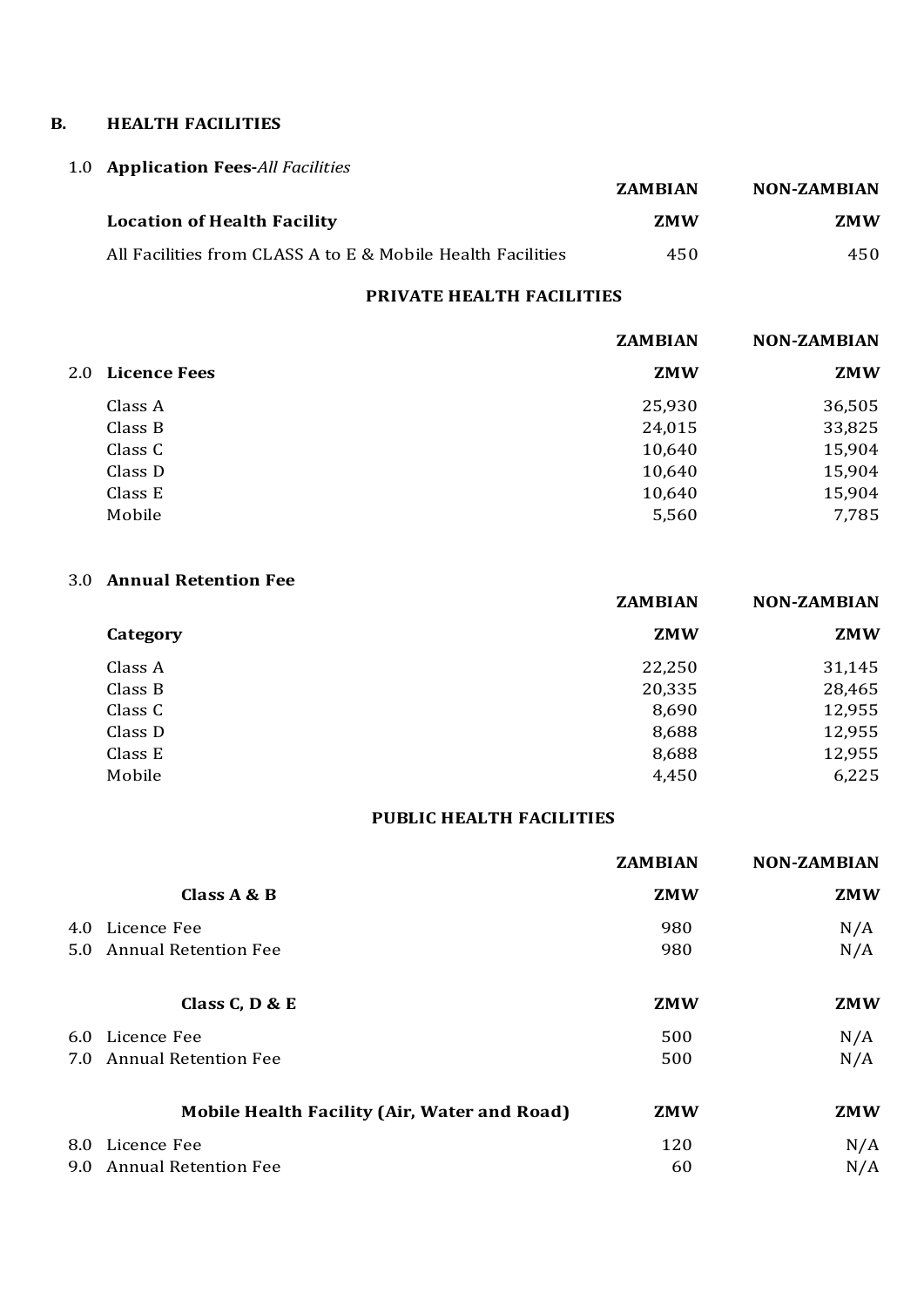#### **C. ACCREDITATION OF HEALTH CARE SERVICES**

| <b>Application Fees</b>      |     |     |
|------------------------------|-----|-----|
| a) Full Accreditation        | 450 | 450 |
| b) Provisional Accreditation | 450 | 450 |

#### **PRIVATE HEALTHCARE SERVICES CLASS A & B**

| 2.0 Licence Fees             |                |                    |
|------------------------------|----------------|--------------------|
|                              | <b>ZAMBIAN</b> | <b>NON-ZAMBIAN</b> |
| Item                         | <b>ZMW</b>     | ZMW                |
| a) Full Accreditation        | 2,975          | 3,900              |
| b) Provisional Accreditation | 2,975          | 3,900              |

#### 3.0 **Annual Retention Fee**

|                              | <b>ZAMBIAN</b> | <b>NON-ZAMBIAN</b> |
|------------------------------|----------------|--------------------|
| Item                         | <b>ZMW</b>     | <b>ZMW</b>         |
| a) Full Accreditation        | 2,975          | 3,900              |
| b) Provisional Accreditation | 2,975          | 3,900              |

#### **PRIVATE HEALTHCARE SERVICES CLASS C, D & E FACILITIES**

#### 4.0 **Licence Fees**

| <b>ZAMBIAN</b> | <b>NON-ZAMBIAN</b> |
|----------------|--------------------|
| <b>ZMW</b>     | <b>ZMW</b>         |
| 980            | 1,250              |
| 980            | 1,250              |
|                |                    |

### 5.0 **Annual Retention Fee**

|                              | <b>ZAMBIAN</b> | <b>NON-ZAMBIAN</b> |
|------------------------------|----------------|--------------------|
| Item                         | <b>ZMW</b>     | <b>ZMW</b>         |
| a) Full Accreditation        | 980            | 1.250              |
| b) Provisional Accreditation | 980            | 1.250              |

**PUBLIC HEALTHCARE SERVICES CLASS A & B FACILITIES**

|                          | <b>ZAMBIAN</b> | <b>NON-ZAMBIAN</b> |
|--------------------------|----------------|--------------------|
| Item                     | <b>ZMW</b>     | <b>ZMW</b>         |
| 6.0 Licence Fees         | 980            | N/A                |
| 7.0 Annual Retention Fee | 980            | N/A                |

## **PUBLIC HEALTHCARE SERVICES CLASS C, D & E FACILITIES**

|            |                                             | <b>ZAMBIAN</b> | <b>NON-ZAMBIAN</b> |
|------------|---------------------------------------------|----------------|--------------------|
|            | Item                                        | <b>ZMW</b>     | <b>ZMW</b>         |
| 8.0<br>9.0 | Licence Fees<br><b>Annual Retention Fee</b> | 500<br>500     | N/A<br>N/A         |
|            |                                             |                |                    |